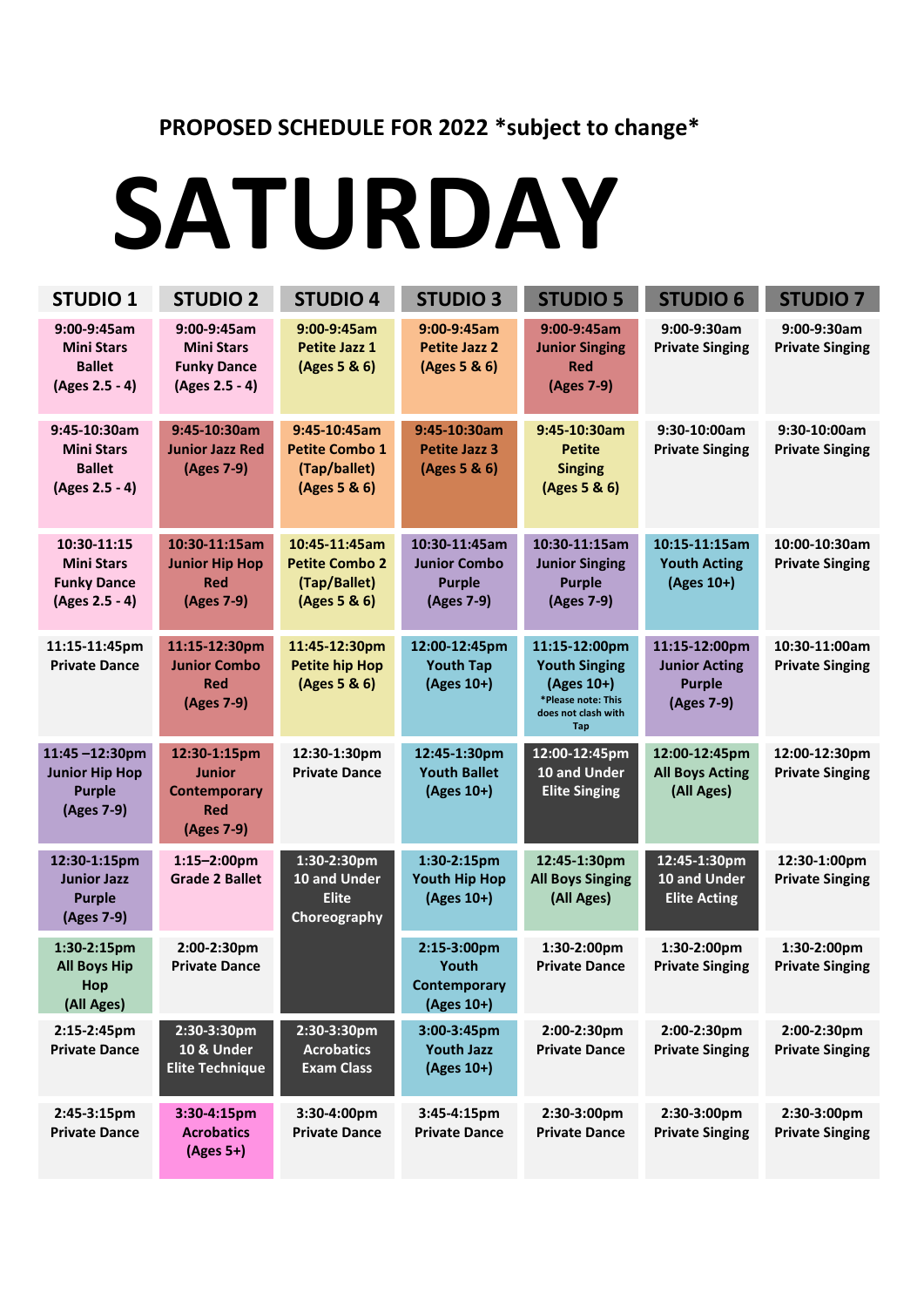# **MONDAY**

| <b>STUDIO 1</b>                     | <b>STUDIO 2</b>                                      | <b>STUDIO 3</b>                                                            | <b>STUDIO 4</b>                     | <b>STUDIO 5</b>                       |
|-------------------------------------|------------------------------------------------------|----------------------------------------------------------------------------|-------------------------------------|---------------------------------------|
| 3.45-4.15pm<br><b>Private Dance</b> | 3.45-4.15pm<br><b>Private Dance</b>                  | 3.45-4.15pm<br><b>Private Dance</b>                                        | 3.45-4.15pm<br><b>Private Dance</b> | 3.45-4.15pm<br><b>Private Singing</b> |
| 4.15-4.45pm<br><b>Private Dance</b> | 4.15-5.00pm<br><b>Intermediate Ballet</b>            | 4.15-5.15pm<br><b>Pre Elite</b><br><b>Technique Class</b><br>(Invite only) | 4.15-4.45pm<br><b>Private Dance</b> | 4.15-4.45pm<br><b>Private Singing</b> |
| 4.45-5.15pm<br><b>Private Dance</b> |                                                      |                                                                            | 4.45-5.15pm<br><b>Private Dance</b> | 4.45-5.15pm<br><b>Private Singing</b> |
| 5.15-5.45pm<br><b>Private Dance</b> | 5.00-5.45pm<br><b>Intermediate Tap</b>               | 5.15-6.15pm<br><b>8 and Under Elite</b><br><b>Troupe</b>                   | 5.15-5.45pm<br><b>Private Dance</b> | 5.15-5.45pm<br><b>Private Singing</b> |
| 5:45-6:15pm<br><b>Private Dance</b> | 5.45-6.45pm<br><b>Intermediate Jazz</b>              | 7.30-8.30pm<br><b>Private Dance</b>                                        | 5:45-6:15pm<br><b>Private Dance</b> | 5:45-6:15pm<br><b>Private Singing</b> |
| 6.15-6.45pm<br><b>Private Dance</b> | 6.45-7.30pm<br><b>Intermediate</b><br><b>Hip Hop</b> | 6.15-6.45pm<br><b>Private Dance</b>                                        | 6.15-6.45pm<br><b>Private Dance</b> | 6.15-6.45pm<br><b>Private Singing</b> |
| 6.45-7.15pm<br><b>Private Dance</b> |                                                      | 6.45-7.15pm<br><b>Private Dance</b>                                        | 6.45-7.15pm<br><b>Private Dance</b> | 6.45-7.15pm<br><b>Private Singing</b> |
| 7.15-7.45pm<br><b>Private Dance</b> | 7.30-8.30pm<br><b>Intermediate</b><br>Contemporary   | 7.30-8.30<br><b>Pre Pointe</b><br><b>And Pointe</b>                        | 7.15-7.45pm<br><b>Private Dance</b> | 7.15-7.45pm<br><b>Private Singing</b> |
| 7.45-8.15pm<br><b>Private Dance</b> |                                                      |                                                                            | 7.45-8.15pm<br><b>Private Dance</b> | 7.45-8.15pm<br><b>Private Singing</b> |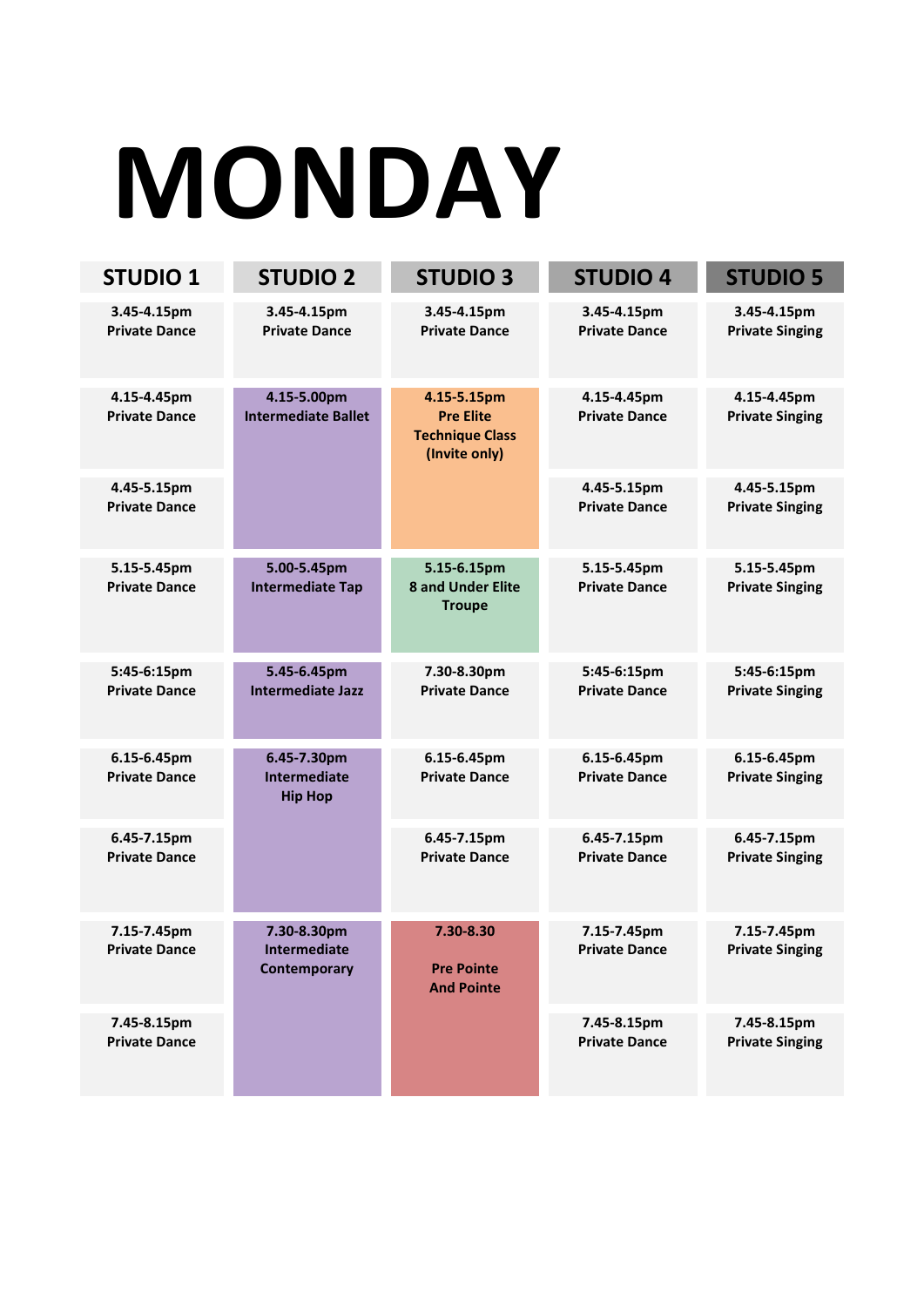# **TUESDAY**

| <b>STUDIO 1</b>                                  | <b>STUDIO 2</b>                                            | <b>STUDIO 4</b>                                           | <b>STUDIO 3</b>                                  | <b>STUDIO 5</b>                                    |
|--------------------------------------------------|------------------------------------------------------------|-----------------------------------------------------------|--------------------------------------------------|----------------------------------------------------|
| 3.45-4.15PM<br><b>Private Dance</b>              | 3.45-4.15PM<br><b>Private Dance</b>                        | 3.45-4.15PM<br><b>Private Dance</b>                       |                                                  | 3.45-4.15PM<br><b>Private Singing</b>              |
| 4.15-5.45PM<br>15 Black<br><b>Elite Troupe</b>   | 4.15-5.45PM<br>15 White Troupe                             | 4.15-5.15PM<br><b>Open Elite</b><br><b>Technique</b>      | 4.15-5.15PM<br>12 & Under Elite<br><b>Ballet</b> | 4.15-4.45PM<br><b>Private Singing</b>              |
| Choreography                                     |                                                            |                                                           |                                                  | 4.45-5.15PM<br><b>Private Singing</b>              |
| 5.45-6.30PM<br><b>Open Elite</b><br>Choreography | 5.45-6.30PM<br><b>12 and Under</b><br><b>Elite Hip Hop</b> | 5.45-6.45PM<br><b>15 Black Elite</b><br><b>Technique</b>  |                                                  | 5.45-6.30PM<br>15 & Under Elite<br><b>Singing</b>  |
| 6.30-7:00PM<br><b>Private Dance</b>              | 6.45 - 7.45 PM<br>12 and Under<br><b>Technique</b>         | 6.30-7.45PM<br>15 White<br><b>Ballet</b>                  |                                                  | 6.30-7.00PM<br><b>Open Elite</b><br><b>Singing</b> |
| 7.00-7:30PM<br><b>Private Dance</b>              |                                                            |                                                           |                                                  | 7.00-7.45PM<br>15 & Under Elite<br><b>Singing</b>  |
| 7.30-8:00PM<br><b>Private Dance</b>              |                                                            |                                                           |                                                  |                                                    |
| 7.45-8.30PM<br>15 White<br><b>Technique</b>      |                                                            | 7.45-8.30PM<br><b>Open Elite Troupe</b><br><b>Hip Hop</b> |                                                  | 7.45-8.30PM<br>12 & Under Elite<br><b>Singing</b>  |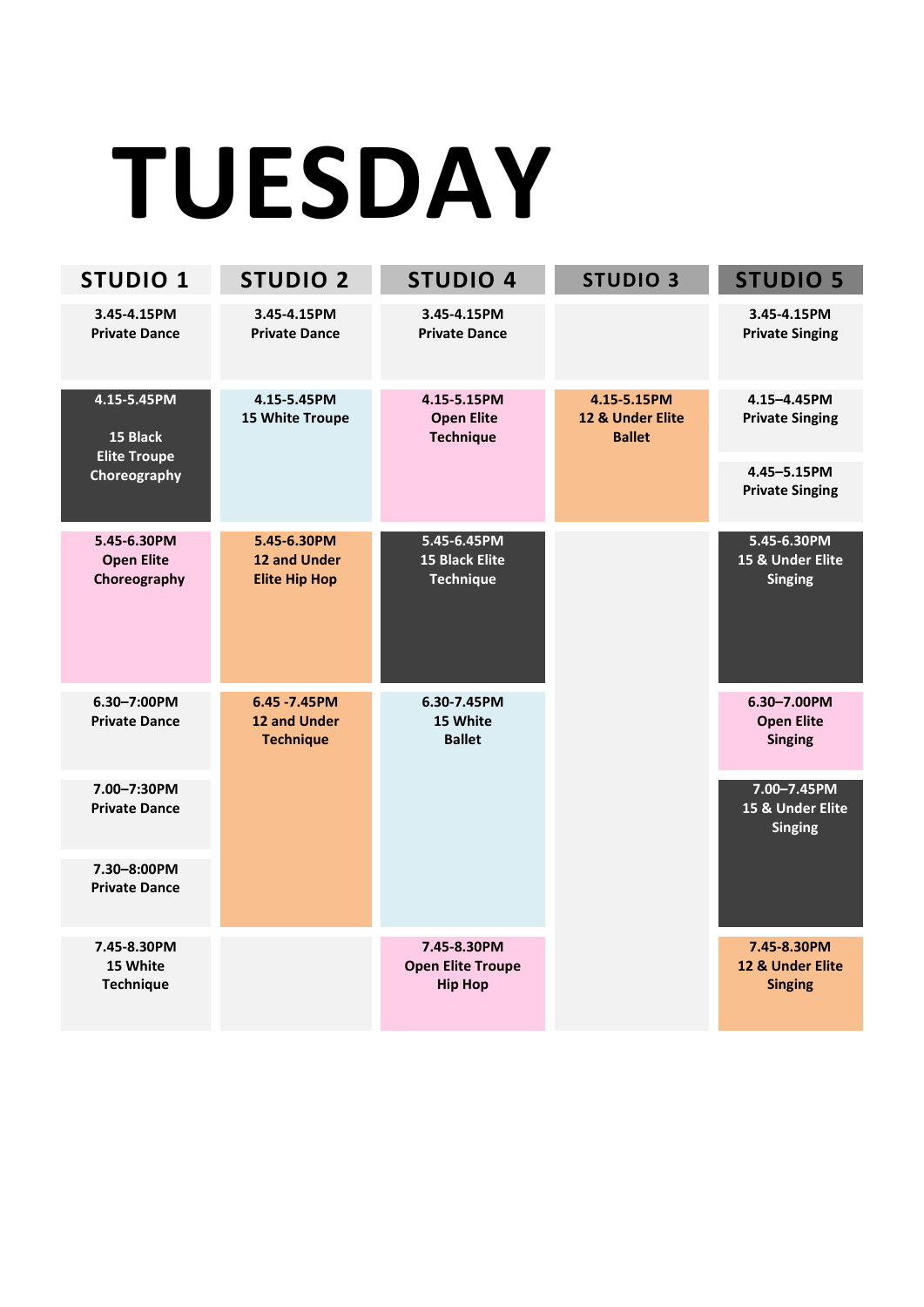# **WEDNESDAY**

| <b>STUDIO 1</b>                                              | <b>STUDIO 2</b>                                              | <b>STUDIO 4</b>                     | <b>STUDIO 3</b> | <b>STUDIO 5</b>                                                        |
|--------------------------------------------------------------|--------------------------------------------------------------|-------------------------------------|-----------------|------------------------------------------------------------------------|
| 3.45-4.15PM<br><b>Private Dance</b>                          | 3.45-4.15PM<br><b>Private Dance</b>                          | 3.45-4.15PM<br><b>Private Dance</b> |                 | 3.45-4.15PM<br><b>Private Singing</b>                                  |
| 4.15-5.15PM<br><b>Mini Musical</b><br><b>Theatre</b>         | 4.15-5.15PM<br><b>Progressive Ballet</b><br><b>Technique</b> | 4.15-4.45PM<br><b>Private Dance</b> |                 | 4.15-5.15PM<br><b>Intermediate</b><br><b>Musical</b><br><b>Theatre</b> |
|                                                              |                                                              | 4.45-5.15PM<br><b>Private Dance</b> |                 |                                                                        |
| 5.15-6.15PM<br><b>Intermediate</b><br><b>Musical Theatre</b> | 5.15-6.15PM<br>Turns, Leaps, Kicks                           | 5.15-5.45PM<br><b>Private Dance</b> |                 | 5.15-6.15PM<br><b>Mini Musical</b><br><b>Theatre</b>                   |
|                                                              |                                                              | 5.45-6.15PM<br><b>Private Dance</b> |                 |                                                                        |
| 6.30-7.00PM<br><b>Private Dance</b>                          | 6.15-7.15PM<br><b>Open Class</b>                             | 6.30-7.30PM<br><b>Acrobatics 7+</b> |                 | 6.15-7.15PM<br><b>Private Singing</b>                                  |
| 7.00-7.30PM<br><b>Private Dance</b>                          |                                                              |                                     |                 | 7.15-8.15PM<br><b>Private Singing</b>                                  |

**\*Open Class will consist of different styles each week! This is an exciting new class!**